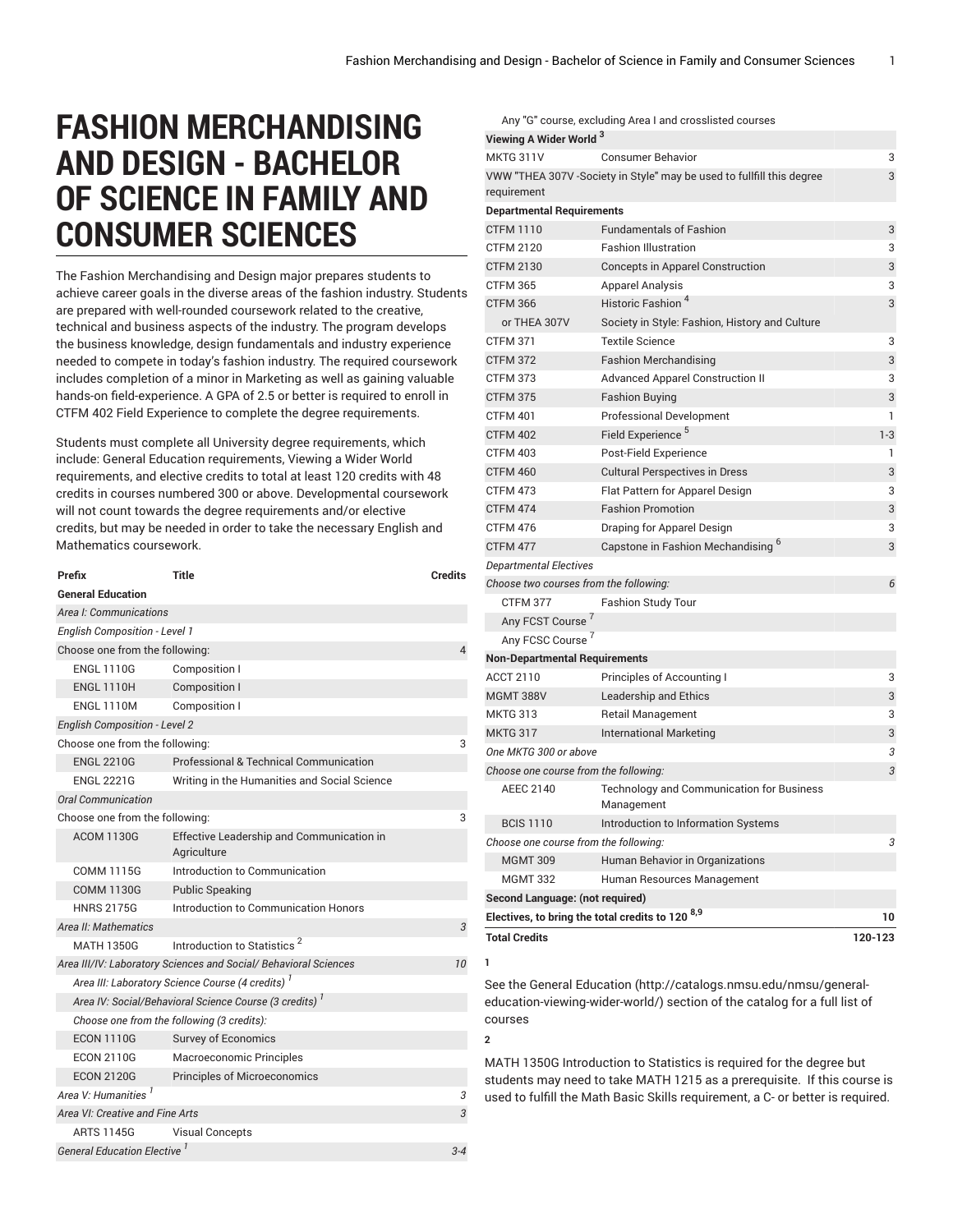#### **3**

 See the [Viewing](http://catalogs.nmsu.edu/nmsu/general-education-viewing-wider-world/#viewingawiderworldtext) a Wider World ([http://catalogs.nmsu.edu/nmsu/general](http://catalogs.nmsu.edu/nmsu/general-education-viewing-wider-world/#viewingawiderworldtext)[education-viewing-wider-world/#viewingawiderworldtext\)](http://catalogs.nmsu.edu/nmsu/general-education-viewing-wider-world/#viewingawiderworldtext) Section of the catalog for a full list of courses.

### **4**

Offered summers only.

### **5**

A GPA of 2.5 or higher is required before enrolling in CTFM 402 Field Experience.

### **6**

Should be completed last semester.

## **7**

Please review prerequisites prior to enrolling.

### **8**

Elective credit may vary based on prerequisites, dual credit, AP credit, double majors, and/or minor coursework. The amount indicated in the requirements list is the amount needed to bring the total to 120 credits and may appear in variable form based on the degree. However, students may end up needing to complete more or less on a case-by-case basis and students should discuss elective requirements with their advisor.

### **9**

ACES 1120 Freshman Orientation/ACES 1210 Financial Fitness for College Students are strongly recommended for freshmen.

NOTE: This degree includes the requirements necessary to complete a minor in Marketing. The student is responsible for completing the necessary paperwork in order for the minor to be awarded.

## **A Suggested Plan of Study for Students**

This roadmap assumes student placement in MATH 1350G Introduction to Statistics . The contents and order of this roadmap may vary depending on initial student placement in mathematics and english. It is only a suggested plan of study for students and is not intended as a contract. Course availability may vary from fall to spring semester and may be subject to modification or change.

### **First Year**

| Fall                                              |                                                                         | <b>Credits</b> |
|---------------------------------------------------|-------------------------------------------------------------------------|----------------|
| English Composition - Level 1 Course '            |                                                                         | 4              |
| <b>ARTS 1145G</b>                                 | <b>Visual Concepts</b>                                                  | 3              |
| <b>CTFM 1110</b>                                  | <b>Fundamentals of Fashion</b>                                          | 3              |
| <b>CTFM 2130</b>                                  | Concepts in Apparel Construction                                        | 3              |
| Elective Course(s)                                |                                                                         | $\overline{2}$ |
| <b>ACES 1120</b>                                  | <b>Freshman Orientation (Strongly</b><br>Recommended)                   |                |
| <b>ACES 1210</b>                                  | <b>Financial Fitness for College Students</b><br>(Strongly Recommended) |                |
|                                                   | <b>Credits</b>                                                          | 15             |
| Spring                                            |                                                                         |                |
| English Composition - Level 2 Course <sup>1</sup> |                                                                         | 3              |
| <b>MATH 1350G</b>                                 | Introduction to Statistics <sup>3</sup>                                 | 3              |
| Course <sup>1, 4</sup>                            | Either an Area IV/V:Social/Behavioral Sciences Course or Humanities     | 3              |
| <b>CTFM 2120</b>                                  | <b>Fashion Illustration</b>                                             | 3              |
| Choose one from the following:                    |                                                                         |                |

| <b>AEEC 2140</b>                                   | Technology and Communication for Business<br>Management                               |           |
|----------------------------------------------------|---------------------------------------------------------------------------------------|-----------|
| <b>BCIS 1110</b>                                   | Introduction to Information Systems                                                   |           |
|                                                    | <b>Credits</b>                                                                        | 15        |
| <b>Second Year</b>                                 |                                                                                       |           |
| Fall                                               |                                                                                       |           |
| Oral Communication Course <sup>1</sup>             |                                                                                       | 3         |
| <b>ACCT 2110</b>                                   | Principles of Accounting I                                                            | 3         |
| Any General Education Elective Course <sup>1</sup> |                                                                                       | $3 - 4$   |
| <b>CTFM 365</b>                                    | <b>Apparel Analysis</b>                                                               | 3         |
| <b>CTFM 371</b>                                    | <b>Textile Science</b>                                                                | 3         |
|                                                    | <b>Credits</b>                                                                        | $15 - 16$ |
| Spring                                             |                                                                                       |           |
| 1.4                                                | Either an Area IV/V: Social/Behavioral Sciences Course or Humanities                  | 3         |
| Free Elective Course <sup>2</sup>                  |                                                                                       | 3         |
| <b>CTFM 372</b>                                    | <b>Fashion Merchandising</b>                                                          | 3         |
| <b>CTFM 375</b>                                    | <b>Fashion Buying</b>                                                                 | 3         |
| Choose one from the following:                     |                                                                                       | 3         |
| <b>ECON 1110G</b>                                  | <b>Survey of Economics</b>                                                            |           |
| <b>ECON 2110G</b>                                  | Macroeconomic Principles                                                              |           |
| <b>ECON 2120G</b>                                  | <b>Principles of Microeconomics</b>                                                   |           |
|                                                    | <b>Credits</b>                                                                        | 15        |
| <b>Third Year</b>                                  |                                                                                       |           |
| Fall                                               |                                                                                       |           |
| <b>MKTG 311V</b>                                   | <b>Consumer Behavior</b>                                                              | 3         |
| Area III: Laboratory Sciences Course <sup>1</sup>  |                                                                                       | 4         |
| <b>CTFM 373</b>                                    |                                                                                       | 3         |
| CTFM 460                                           | <b>Advanced Apparel Construction II</b>                                               |           |
|                                                    | <b>Cultural Perspectives in Dress</b>                                                 | 3<br>3    |
| Choose one from the following:                     |                                                                                       |           |
| <b>MGMT 309</b>                                    | Human Behavior in Organizations                                                       |           |
| <b>MGMT 332</b>                                    | Human Resources Management                                                            |           |
|                                                    | <b>Credits</b>                                                                        | 16        |
| Spring                                             |                                                                                       |           |
| <b>MKTG 313</b>                                    | <b>Retail Management</b>                                                              | 3         |
| <b>CTFM 366</b><br>or THEA 307V                    | Historic Fashion <sup>5</sup><br>or Society in Style: Fashion, History and<br>Culture | 3         |
| CTFM 473                                           | Flat Pattern for Apparel Design                                                       | 3         |
| <b>CTFM 401</b>                                    | <b>Professional Development</b>                                                       | 1         |
| Free Elective Courses <sup>2</sup>                 |                                                                                       | 5         |
|                                                    | <b>Credits</b>                                                                        | 15        |
| <b>Fourth Year</b>                                 |                                                                                       |           |
| Fall                                               |                                                                                       |           |
| <b>MKTG 317</b>                                    | <b>International Marketing</b>                                                        | 3         |
| <b>MGMT 388V</b>                                   | Leadership and Ethics                                                                 | 3         |
| <b>FCST or FCSC Elective Courses</b>               | $\overline{6}$                                                                        | 3         |
| <b>CTFM 474</b>                                    | <b>Fashion Promotion</b>                                                              | 3         |
| <b>CTFM 402</b>                                    | <b>Field Experience</b>                                                               | $1-3$     |
| <b>CTFM 403</b>                                    | Post-Field Experience                                                                 | 1         |
|                                                    | <b>Credits</b>                                                                        | $14 - 16$ |
| Spring                                             |                                                                                       |           |
| MKTG Elective Course (Upper-Division)              |                                                                                       | 3         |
| FCST or FCSC Elective Courses <sup>6</sup>         |                                                                                       | 3         |
| Free Elective Course <sup>2</sup>                  |                                                                                       | 3         |
| <b>CTFM 476</b>                                    | Draping for Apparel Design                                                            | 3         |